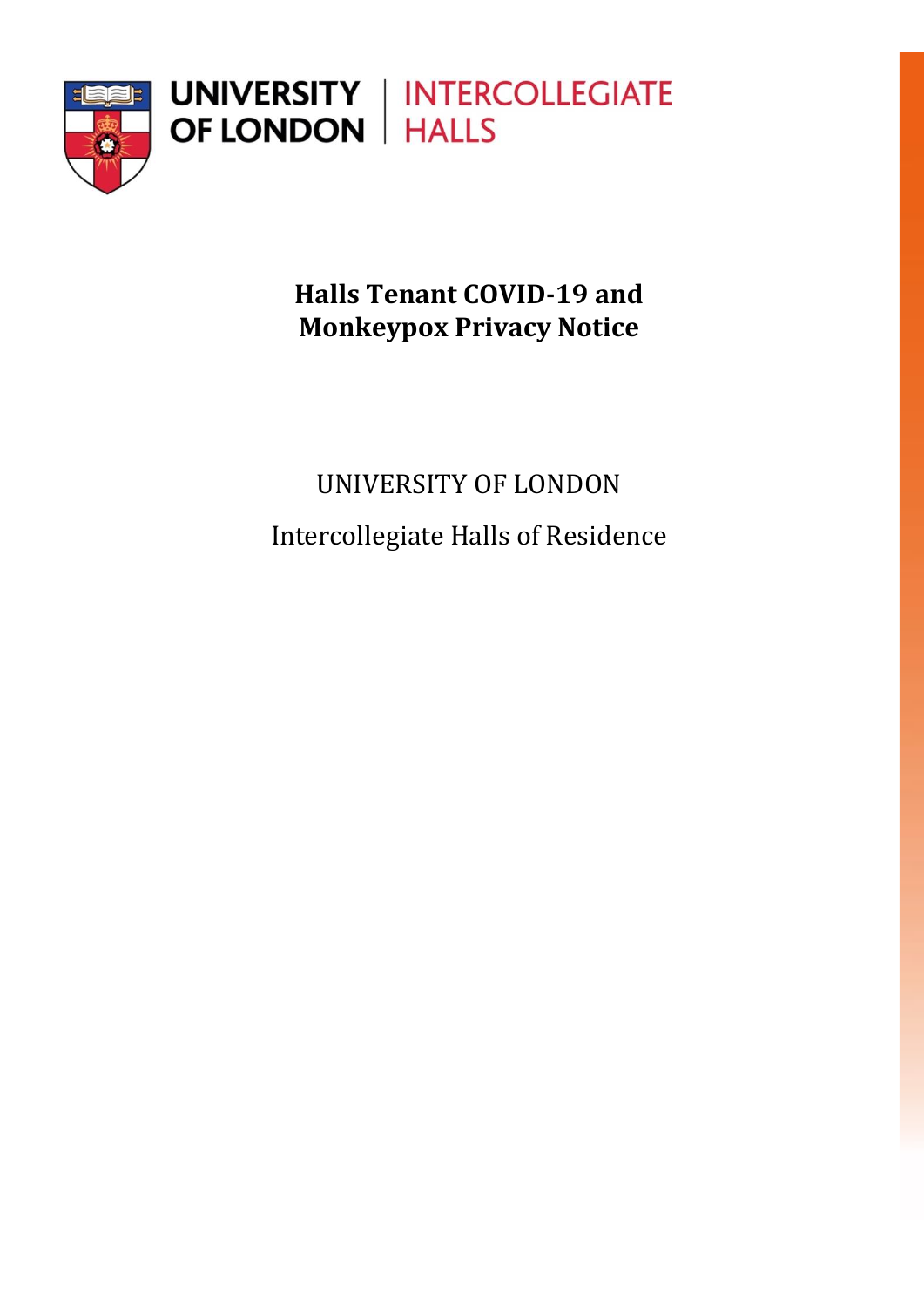

The University of London Intercollegiate Halls of Residence, as part of its Living with COVID-19 initiative and its wider duty of care, must collect, store and manage the COVID-19 and monkeypox related data of its tenants. This should be read in conjunction with the overall Halls Tenant Privacy Notice.

# **What data is the University collecting and for what purpose?**

### **The University keeps a number of check boxes on its accommodation system which covers the following in regard to each tenant:**

- Currently in self-isolation
- Dietary requirements for meal deliveries
- Start date of self-isolation
- COVID-19 vaccination status

This data is used to generate printed lists for the security, catering and Resident Advisor teams in order to make sure everyone gets the support and services they need according to their circumstances.

#### **Information collected via the Self-isolation Support Line**

- Name
- Hall
- Room number
- Phone number
- Email address
- Whether the student has been diagnosed with monkeypox

This is used in order to:

- Monitor case frequency in the halls population and report anonymised figures to the executive team
- Update all residents of current case numbers in their hall (anonymised) in our weekly update email
- Administer contact tracing within halls if and when this is required by law or by local public health authorities
- Inform system-wide infection prevention and control interventions (e.g., changes to catering, cleaning, event organisation)

### **How do we ensure the collection of the data is lawful?**

The University has to have a valid legal basis to process your personal data:

- We are processing the data to support our accommodation services under the circumstances of COVID-19 where it is necessary for the performance of your contract with us as a tenant
- The University may process your data where necessary for compliance with a legal obligation arising from Health and Safety Law
- Where we collect 'special category' health data, the University relies on its obligations relating to Health and Safety Law, reasons of substantial public interest for reasons of public interest in the area of public health
- If in a medical emergency where you cannot give consent and we need to provide your data to a doctor or other medical services, we will do this in regard to your vital interests or the vital interests of another person
- Where we are aggregating personal data relating to health and COVID-19 status to provide statistics for our own planning and decision making or to report to local or central government or health agencies, we do so for statistical purposes in the public interest

### **Who do we share the data with?**

The University may, under the legal bases specified above, share data with other organisations:

• Report to local authority public health teams (excluding name, room number, date of birth - but including age and general location within the building, e.g., wing and floor)